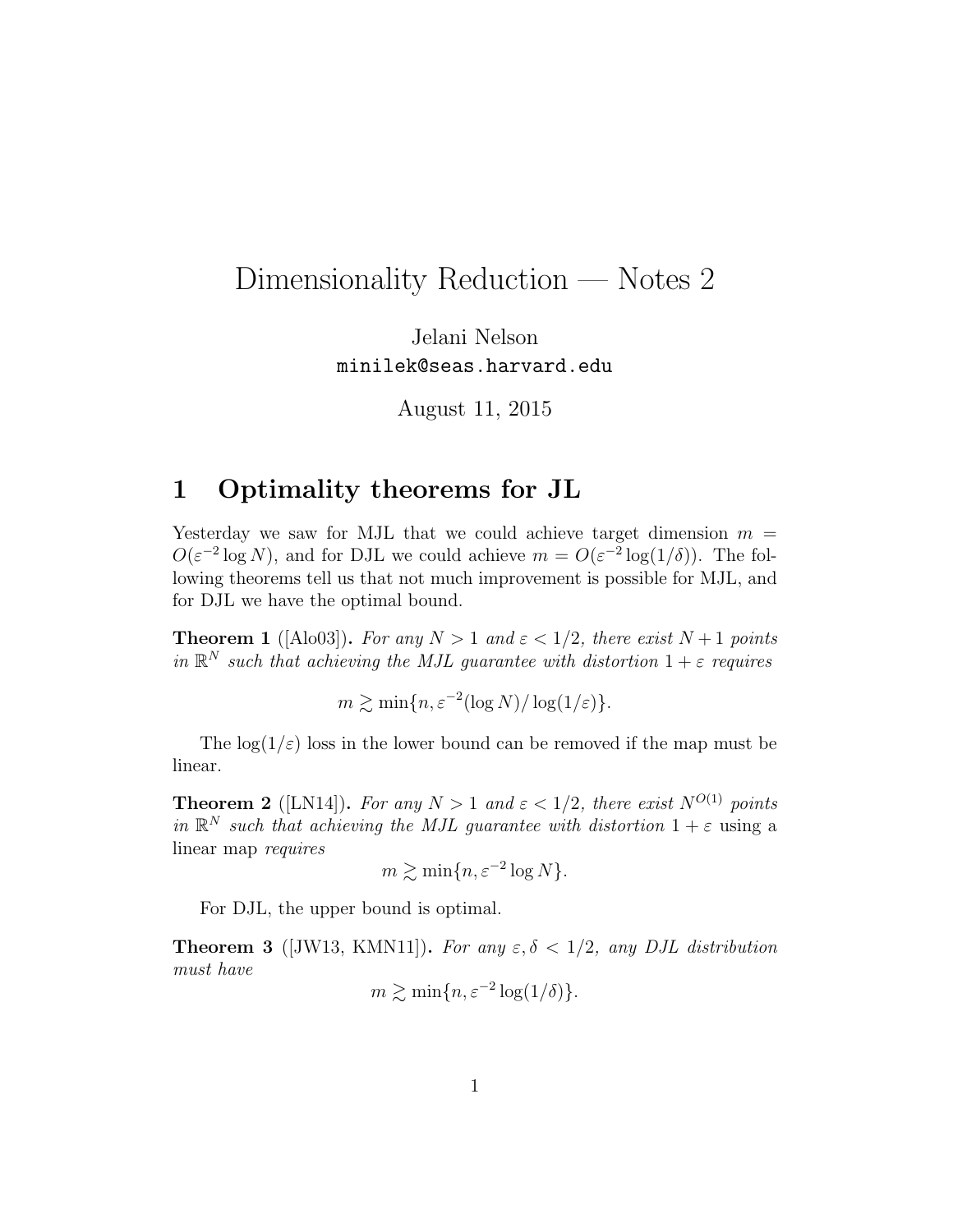## 2 Example application: deterministic  $\ell_1$  point query and heavy hitters

Yesterday's notes gives an example application of JL to k-means clustering. Today we give another application.

In the  $\ell_1$  point query problem a vector  $x \in \mathbb{R}^n$  is updated in the turnstile streaming model. A query is an index  $i \in [n]$ , and the response to the query should be a value  $\tilde{x}$  such that  $|x_i - \tilde{x}_i| \leq \varepsilon ||x||_1$ . We show an argument of [NNW14] that the JL lemma implies the existence of a fixed deterministic  $\Pi \in \mathbb{R}^{m \times n}$  with  $m \lesssim \varepsilon^{-2} \log n$  such that such a  $\tilde{x}$  can be recovered from  $\Pi x$ .

**Definition 1.** We say that a matrix  $\Pi$  with columns  $\Pi_1, \ldots, \Pi_n$  is  $\varepsilon$ -incoherent if (1)  $\|\Pi_i\|_2 = 1$  for all i, and (2) for all  $i \neq j$ ,  $|\langle \Pi_i, \Pi_j \rangle| \leq \varepsilon$ .

**Theorem 4.** If  $\Pi \in \mathbb{R}^{m \times n}$  is  $\varepsilon$ -incoherent, then there is a polynomial time recovery algorithm  $\mathcal{A}_{\Pi}$  such that given any  $y = \Pi x$ , if we define  $\tilde{x} = \mathcal{A}_{\Pi}(y)$ then  $\|\tilde{x} - x\|_{\infty} \leq \varepsilon ||x||_1$ .

*Proof.* The recovery algorithm will be  $\mathcal{A}_{\Pi}(y) = \Pi^{T}y = \Pi^{T}\Pi x$ . Thus

$$
\tilde{x}_i = e_i^T \Pi^T \Pi x = \sum_{j=1}^n \langle \Pi_i, \Pi_j \rangle x_i = x_i + \sum_{i \neq j} \langle \Pi_i, \Pi_j \rangle x_i = x_i \pm \varepsilon ||x||_1.
$$

$$
\Box
$$

Now we show the existence of such  $\Pi$  with small m.

**Lemma 1.**  $\forall \varepsilon \in (0, 1/2)$ , there is  $\varepsilon$ -incoherent  $\Pi$  with  $m \lesssim \varepsilon^{-2} \log n$ .

*Proof.* Consider the set of vectors  $\{0, e_1, \ldots, e_n\}$ . By the JL lemma, there exists  $\Pi'$  with  $O(\varepsilon^{-2} \log n)$  rows, and having columns  $\Pi'_i$  such that  $(1) \|\Pi'_i\|_2 =$ exists IT with  $O(\varepsilon^{-2} \log n)$  rows, and naving columns  $\Pi_i$  such that (1)  $\Pi_i||_2 = ||\Pi' e_i||_2 = 1 \pm \varepsilon/3$ , and (2)  $\|\Pi'_i - \Pi'_j\|_2 = \|\Pi' e_i - \Pi' e_j\|_2 = (1 \pm \varepsilon/3)\sqrt{2}$  for all  $i \neq j$ . Let  $\Pi$  be the matrix whose ith column is  $\Pi'_{i}/\|\Pi'_{i}\|_{2}$ . Then  $\|\Pi_{i}\|_{2} = 1$ for all  $i$ , as desired. Furthermore

$$
2(1 \pm \varepsilon)^2 = \|\Pi_i - \Pi_j\|_2^2 = \|\Pi_i\|_2^2 + \|\Pi_j\|_2^2 - 2 \langle \Pi_i, \Pi_j \rangle.
$$

Note  $\|\Pi_i\|_2^2$  and  $\|\Pi_j\|_2^2$  are both  $1 \pm O(\varepsilon)$ , implying  $|\langle \Pi_i, \Pi_j \rangle| = O(\varepsilon)$ . The lemma follows by applying this argument with  $\varepsilon$  scaled down by a constant.

 $\Box$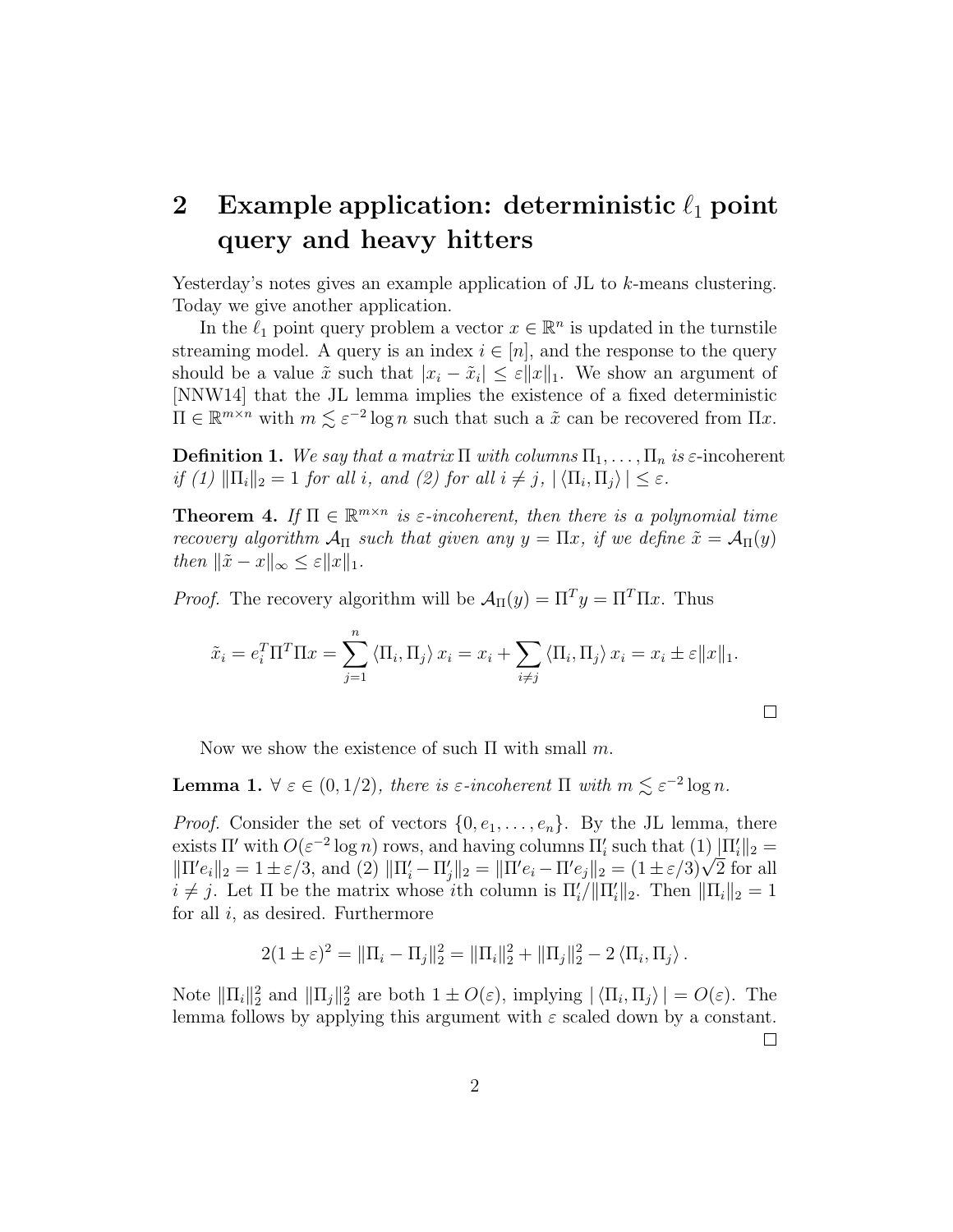### 3 Faster JL

Typically we have some high-dimensional computational geometry problem, and we use JL to speed up our algorithm in two steps: (1) apply a JL map  $\Pi$  to reduce the problem to low dimension m, then (2) solve the lowerdimensional problem. As  $m$  is made smaller, typically (2) becomes faster. However, ideally we would also like step (1) to be as fast as possible. In this section, we investigate two approaches to speed up the computation of  $\Pi x$ .

One of the analyses will make use of the following Bernstein bound.

**Theorem 5** (Bernstein's inequality). Let  $X_1, \ldots, X_n$  be independent random variables that are each at most  $K$  almost surely, and where

$$
\sum_{i=1}^{n} \mathbb{E}(X_i - \mathbb{E} X_i)^2 = \sigma^2.
$$

Then for all  $p \geq 1$ 

$$
\|\sum_{i=1}^n X_i - \mathbb{E}\sum_i X_i\|_p \lesssim \sigma\sqrt{p} + Kp.
$$

*Proof.* Let  $r_1, \ldots, r_n$  be independent Rademachers. Then

$$
\|\sum_{i}(X_{i}-\mathbb{E} X_{i})\|_{p} \leq 2 \cdot \|\sum_{i} r_{i}X_{i}\|_{p} \text{ (symmetrization)}
$$
  
\n
$$
\lesssim \sqrt{p} \cdot \|(\sum_{i} X_{i}^{2})^{1/2}\|_{p} \text{ (Khintchine)}
$$
\n
$$
= \sqrt{p} \cdot \|\sum_{i} X_{i}^{2}\|_{p/2}^{1/2}
$$
  
\n
$$
\leq \sqrt{p} \cdot \|\sum_{i} X_{i}^{2}\|_{p}^{1/2}
$$
  
\n
$$
\leq \sigma\sqrt{p} + \sqrt{p} \cdot \|\sum_{i} X_{i}^{2} - \mathbb{E} \sum_{i} X_{i}^{2}\|_{p}^{1/2} \text{ (triangle inequality)}
$$
  
\n
$$
\leq \sigma\sqrt{p} + \sqrt{p} \cdot \|\sum_{i} r_{i}X_{i}^{2}\|_{p}^{1/2} \text{ (symmetrization)}
$$
  
\n
$$
\leq \sigma\sqrt{p} + p^{3/4} \cdot \|(\sum_{i} X_{i}^{4})^{1/2}\|_{p}^{1/2} \text{ (Khintchine)}
$$
  
\n
$$
\leq \sigma\sqrt{p} + p^{3/4} \cdot \sqrt{K} \cdot \|(\sum_{i} X_{i}^{2})^{1/2}\|_{p}^{1/2}
$$
\n(2)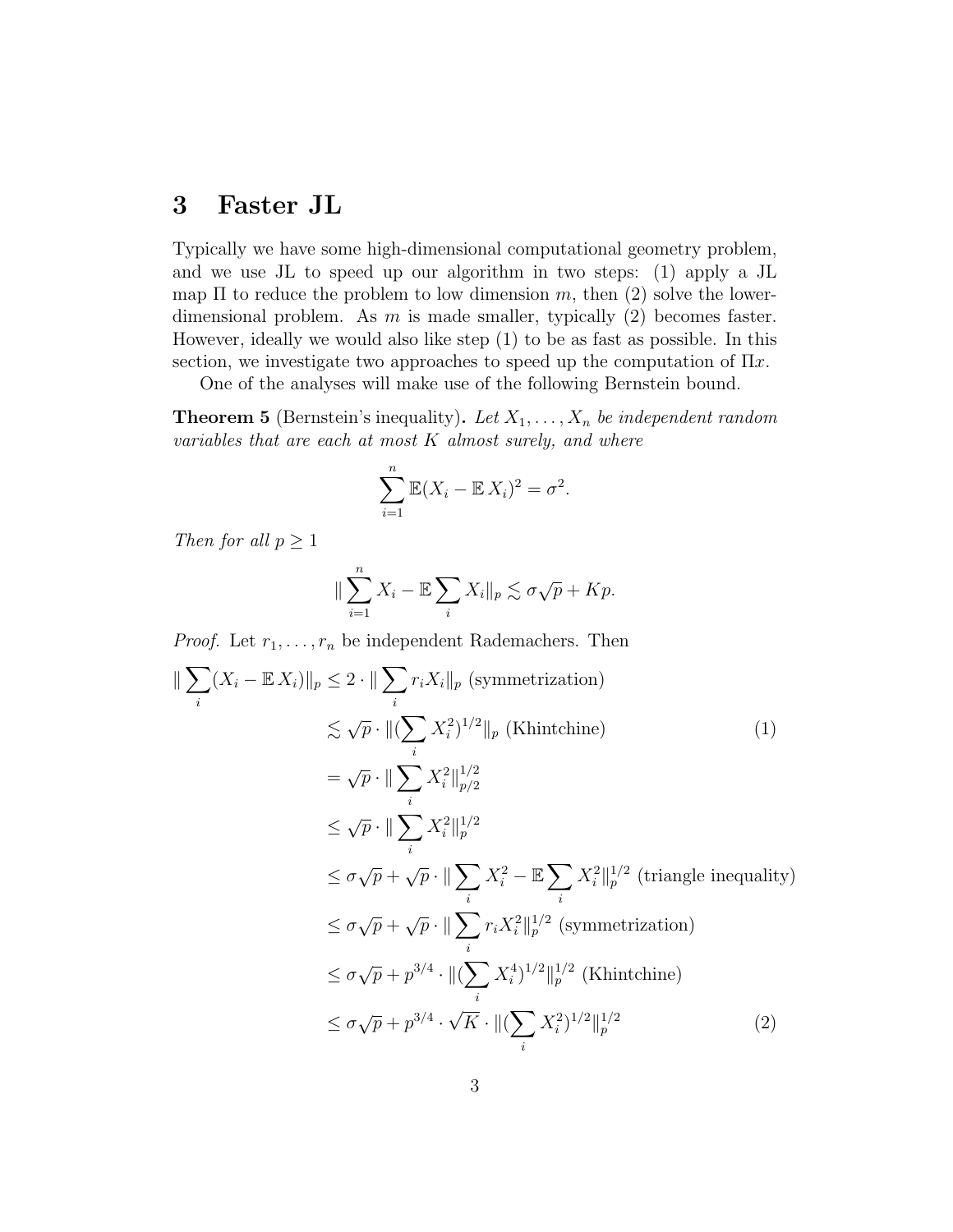Defining  $E = ||(\sum_i X_i^2)^{1/2}||_p^{1/2}$  and comparing (1) with (2), for some constant  $C>0$ √

$$
E^2 - C \cdot p^{1/4} \cdot \sqrt{K} \cdot E - C\sigma \le 0.
$$

Thus E must be smaller than the larger root of the above quadratic equation, implying our desired upper bound on  $E^2$ .  $\Box$ 

#### 3.1 Sparse JL

One natural way to speed up JL is to make  $\Pi$  sparse. If  $\Pi$  has s non-zero entries per column, then  $\Pi x$  can be multiplied in time  $O(s \cdot ||x||_0)$ , where  $||x||_0 = |\{i : x_i \neq 0\}|.$  The goal is then to make s, m as small as possible.

The following matrix Π was introduced in [CCF04], and it was analyzed for DJL in [TZ12]. In this construction, one picks a hash function  $h : [n] \rightarrow$ [m] from a pairwise independent family, and a function  $\sigma : [n] \rightarrow \{-1, 1\}$ from a 4-wise independent family. Then for each  $i \in [n]$ ,  $\Pi_{h(i),i} = \sigma(i)$ , and the rest of the ith column is 0. It was shown in [TZ12] that this distribution provides DJL for  $m \geq 1/(\varepsilon^2 \delta)$ . Note that  $s = 1$  as described here. The analysis is simply via Chebyshev's inequality, after doing an expectation and variance calculation.

The reason for the poor dependence in m on the failure probability  $\delta$  is that we use Chebyshev's inequality. This was avoided yesterday by using Hanson-Wright, i.e. a bound on the  $p$ -norms of quadratic forms. Recall that a bound on p-norms gives tail bounds via Markov's inequality, and if one unrolls the proof fully yesterday, one would find that yesterday's lecture obtained  $\delta$  failure probability by using the Hanson-Wright p-norm bound for  $p = \Theta(\log(1/\delta))$ . That is to say, the improvement yesterday came from bounding a higher moment than  $p = 2$  (i.e. Chebyshev).

To improve the dependence of m on  $1/\delta$ , we allow ourselves to increase s. Here we analyze the Sparse JL Transform (SJLT) [KN14]. This is a JL distribution over Π having exactly s non-zero entries per column.

As previously, we assume  $x \in \mathbb{R}^n$  has  $||x||_2 = 1$ . Our random  $\Pi \in \mathbb{R}^{m \times n}$ satisfies  $\Pi_{r,i} = \eta_{r,i} \sigma_{r,i}/\sqrt{s}$  for some integer  $1 \leq s \leq m$ . The  $\sigma_{r,i}$  are independent Rademachers. The  $\eta_{r,i}$  are Bernoulli random variables satisfying:

- For all  $r, i, \mathbb{E} \eta_{r,i} = s/m$ .
- For any i,  $\sum_{r=1}^{m} \eta_{r,i} = s$ . That is, each column of  $\Pi$  has exactly s non-zero entries.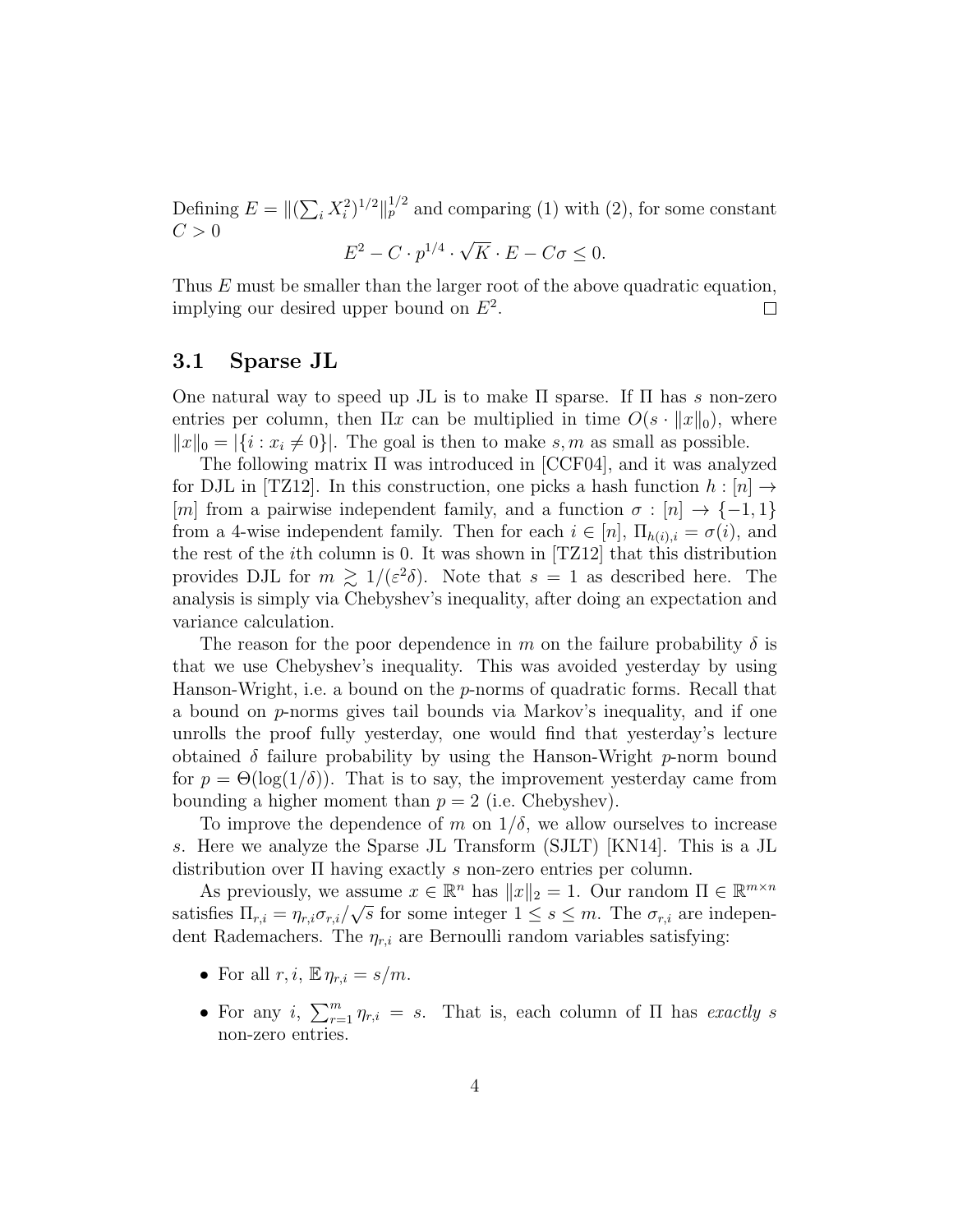• The  $\eta_{r,i}$  are negatively correlated. That is, for any subset S of  $[m] \times [n]$ , we have  $\mathbb{E} \prod_{(r,i)\in S} \eta_{r,i} \leq \prod_{(r,i)\in S} \mathbb{E} \eta_{r,i} = (s/m)^{|S|}.$ 

We would like to show the following, which is the main theorem of [KN14].

**Theorem 6.** As long as  $m \simeq \varepsilon^{-2} \log(1/\delta)$  and  $s \simeq \varepsilon m$ ,

$$
\forall x : \|x\|_2 = 1, \ \mathbb{P}(|\|\Pi x\|_2^2 - 1| > \varepsilon) < \delta. \tag{3}
$$

*Proof.* Abusing notation and treating  $\sigma$  as an mn-dimensional vector,

$$
Z = \|\Pi x\|_2^2 - 1 = \frac{1}{s} \sum_{r=1}^m \sum_{i \neq j} \eta_{r,i} \eta_{r,j} \sigma_{r,i} \sigma_{r,j} x_i x_j \stackrel{\text{def}}{=} \sigma^T A_{x,\eta} \sigma,
$$

Thus by Hanson-Wright

$$
||Z||_p \le ||\sqrt{p} \cdot ||A_{x,\eta}||_F + p \cdot ||A_{x,\eta}|| ||_p \le \sqrt{p} \cdot ||||A_{x,\eta}||_F||_p + p \cdot ||||A_{x,\eta}||||_p.
$$

 $A_{x,n}$  is a block diagonal matrix with m blocks, where the rth block is  $(1/s)x^{(r)}(x^{(r)})^T$  but with the diagonal zeroed out. Here  $x^{(r)}$  is the vector with  $(x^{(r)})_i = \eta_{r,i} x_i$ . Now we just need to bound  $\|\|A_{x,\eta}\|_F \|\|_p$  and  $\|\|A_{x,\eta}\|\|_p$ .

Since  $A_{x,\eta}$  is block-diagonal, its operator norm is the largest operator norm of any block. The eigenvalue of the rth block is at most  $(1/s)$ .  $\max\{\|x^{(r)}\|_2^2, \|x^{(r)}\|_{\infty}^2\} \le 1/s$ , and thus  $\|A_{x,\eta}\| \le 1/s$  with probability 1.

Next, define  $Q_{i,j} = \sum_{r=1}^{m} \eta_{r,i} \eta_{r,j}$  so that

$$
||A_{x,\eta}||_F^2 = \frac{1}{s^2} \sum_{i \neq j} x_i^2 x_j^2 \cdot Q_{i,j}.
$$

We will show for  $p \simeq s^2/m$  that for all  $i, j$ ,  $||Q_{i,j}||_p \lesssim p$ , where we take the p-norm over  $\eta$ . Therefore for this  $p$ ,

$$
\begin{aligned} \|\|A_{x,\eta}\|_F\|_p &= \|\|A_{x,\eta}\|_F^2\|_{p/2}^{1/2} \\ &\le \|\frac{1}{s^2} \sum_{i \neq j} x_i^2 x_j^2 \cdot Q_{i,j}\|_p^{1/2} \\ &\le \frac{1}{s} \left(\sum_{i \neq j} x_i^2 x_j^2 \cdot \|Q_{i,j}\|_p\right)^{1/2} \text{ (triangle inequality)} \end{aligned}
$$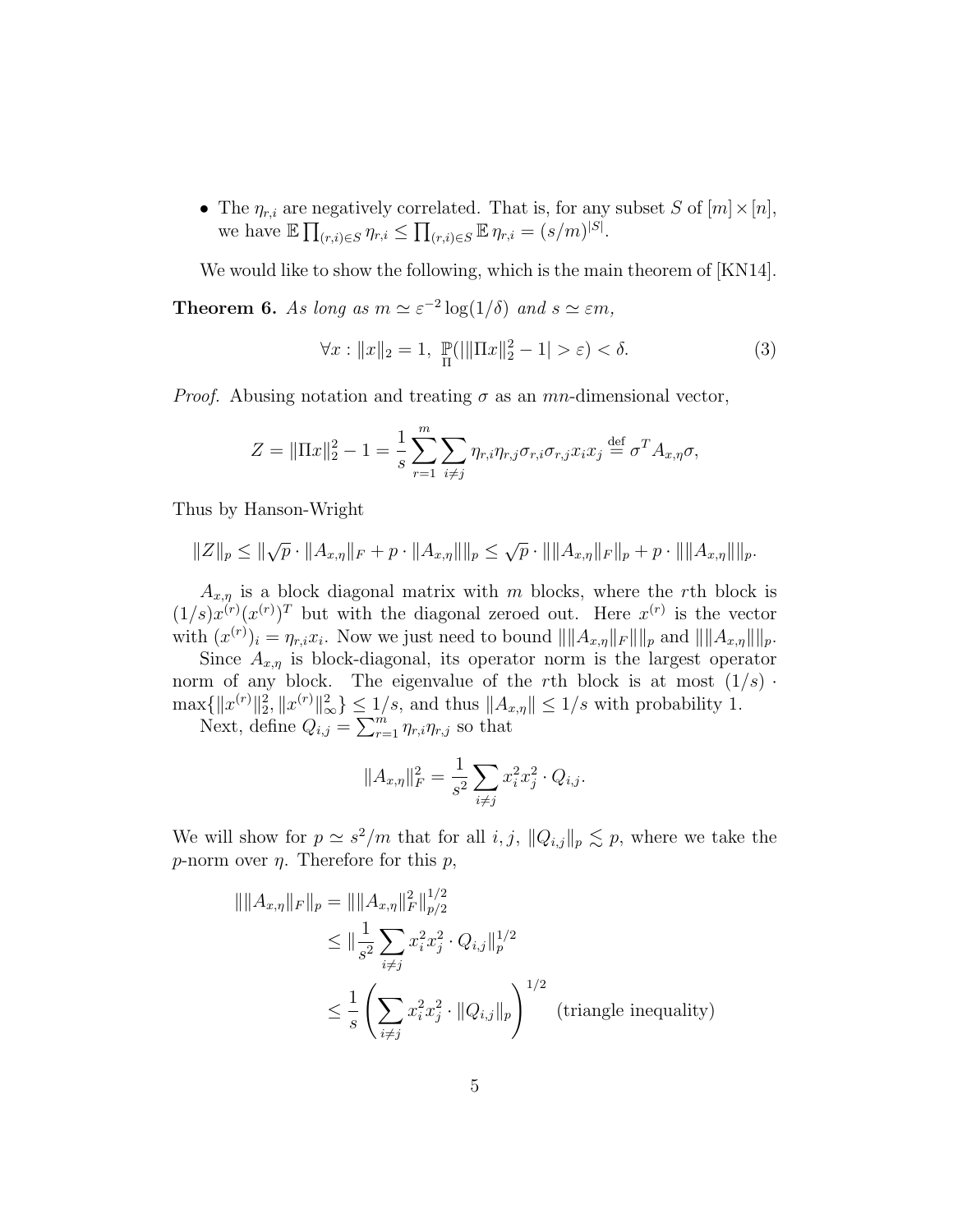$$
\leq \frac{1}{\sqrt{m}}
$$

Then by Markov's inequality and the settings of  $p, s, m$ ,

$$
\mathbb{P}(|\|\Pi x\|_2^2 - 1| > \varepsilon) = \mathbb{P}(|\sigma^T A_{x,\eta}\sigma| > \varepsilon) < \varepsilon^{-p} \cdot C^p(m^{-p/2} + s^{-p}) < \delta.
$$

We now show  $||Q_{i,j}||_p \lesssim p$ , for which we use Bernstein's inequality.

Suppose  $\eta_{a_1,i},\ldots,\eta_{a_s,i}$  are all 1, where  $a_1 < a_2 < \ldots < a_s$ . Now, note  $Q_{i,j}$ can be written as  $\sum_{t=1}^{s} Y_t$ , where  $Y_t$  is an indicator random variable for the event that  $\eta_{a_t,j} = 1$ . The  $Y_t$  are not independent, but for any integer  $p \geq 1$ their pth moment is upper bounded by the case that the  $Y_t$  are independent Bernoulli each of expectation  $s/m$  (this can be seen by simply expanding  $(\sum_t Y_t)^p$  then comparing with the independent Bernoulli case monomial by monomial in the expansion). Thus Bernstein applies, and as desired we have

$$
||Q_{i,j}||_p = ||\sum_t Y_t||_p \lesssim \sqrt{s^2/m} \cdot \sqrt{p} + p \simeq p.
$$

 $\Box$ 

There are two natural distributions where  $\eta$  satisfies the conditions for the SJLT. In the first, the columns are independent, and for each column  $i$  $(\eta_{1,i},\ldots,\eta_{m,i})$  is chosen uniformly at random from the  $\binom{m}{s}$  vectors in  $\{0,1\}^m$ having weight exactly s. A second distribution is the CountSketch of [CCF04]. In this distribution, we assume  $s$  divides  $m$ , and the rows are partitioned arbitrarily into s blocks each of equal size  $m/s$  (e.g. the first  $m/s$  rows, then the next  $m/s$  rows, etc.). For each column i and for each block b with corresponding  $\eta(b, i) = (\eta_{cm/s+1,i}, \dots, \eta_{(c+1)m/s,i}),$  we set  $\eta(b, i) = e_j \in \mathbb{R}^{m/s}$  for a uniformly random  $j \in [m/s]$ . This is done independently across all  $b, i$  pairs.

#### 3.2 FFT-based approach

Another approach for obtaining fast JL was investigated by Ailon and Chazelle [AC09]. This approach gives a running time to compute  $\Pi x$  of roughly  $O(n \log n)$ , which is faster than the sparse JL approach when x is sufficiently dense. Although we did not cover it this approach in lecture today, I am including a description here. They called their transformation the Fast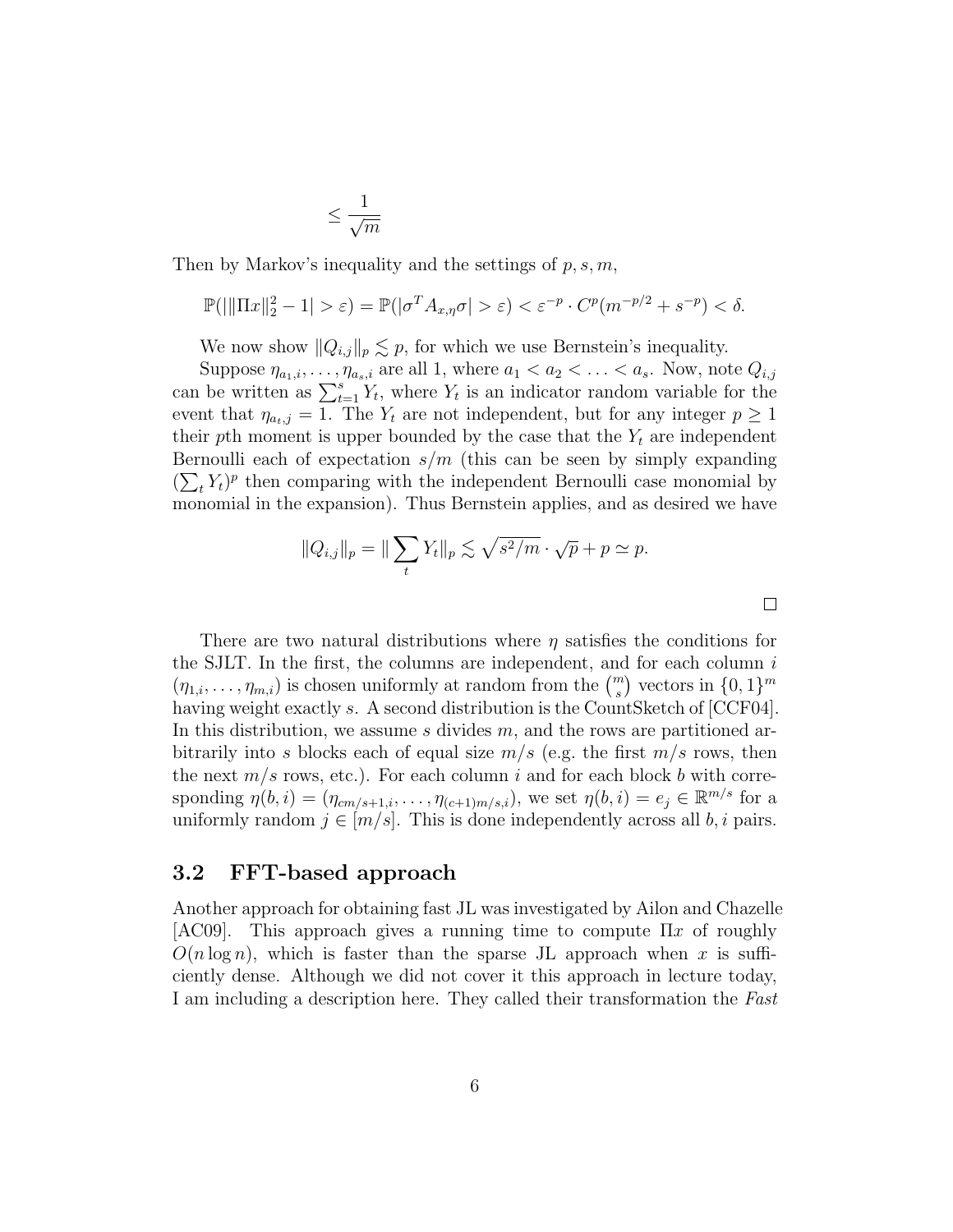Johnson-Lindenstrauss Transform (FJLT). A construction similar to theirs, which we will analyze here, is the  $m \times n$  matrix  $\Pi$  defined as

$$
\Pi = \frac{1}{\sqrt{m}} SHD \tag{4}
$$

where S is an  $m \times n$  sampling matrix with replacement (each row has a 1 in a uniformly random location and zeroes elsewhere, and the rows are independent), H is an unnormalized bounded orthonormal system, and  $D =$  $diag(\alpha)$  for a vector  $\alpha$  of n independent Rademachers. An unnormalized bounded orthonormal system is a matrix  $H \in \mathbb{R}^{n \times n}$  such that  $H^{T}H = I$  and  $\max_{i,j} |H_{i,j}| \leq 1$ . For example, H can be the unnormalized Fourier matrix or Hadamard matrix. The original FJLT replaced S with a random sparse matrix  $P$ , which has certain advantages; see Remark 1.

The motivation for the construction  $(4)$  is speed: D can be applied in  $O(n)$  time, H in  $O(n \log n)$  time (e.g. using the Fast Fourier Transform), and S in  $O(m)$  time. Thus, overall, applying  $\Pi$  to any fixed vector x takes  $O(n \log n)$  time. Compare this with using a dense matrix of Rademachers, which takes  $O(mn)$  time to apply.

We will show that for  $m \gtrsim \varepsilon^{-2} \log(1/\delta) \log(1/(\varepsilon \delta))$ , the random  $\Pi$  described in (4) provides DJL. In fact we will analyze a slightly different construction in which S is replaced by an  $n \times n$  diagonal matrix  $S_n$ ,  $S_n = diag(\eta)$ , where the entries of  $\eta \in \{0,1\}^n$  are independent with  $\mathbb{E} \eta_i = 1/m$  (so  $\Pi$  has m rows in expectation). The proof to analyze the  $\Pi$  from (4) is essentially identical. The proof we provide here is an adaptation of the proof of a more general theorem [CNW15, Theorem 9] to the current scenario.

**Theorem 7.** Let  $x \in \mathbb{R}^n$  be an arbitrary unit norm vector, and suppose  $0 < \varepsilon, \delta < 1/2$ . Also let  $\Pi = S_n H D$  as described above with a number of rows equal to  $m \gtrsim \varepsilon^{-2} \log(1/\delta) \log(1/(\varepsilon \delta))$ . Then

$$
\mathbb{P}_{\Pi}(|\|\Pi x\|_2^2 - 1| > \varepsilon) < \delta.
$$

*Proof.* We use the moment method. Let  $\eta'$  be an independent copy of  $\eta$ , and let  $\sigma \in \{-1,1\}^n$  be uniformly random. Write  $z = HDx$  so that  $\|\Pi x\|_2^2 =$  $\sum_i \eta_i z_i^2$ . Then

$$
\|\frac{1}{m}\sum_{i=1}^{n}\eta_{i}z_{i}^{2}-1\|_{p}=\|\|\frac{1}{m}\sum_{i}\eta_{i}z_{i}^{2}-1\|_{L^{p}(\eta)}\|_{L^{p}(\alpha)}
$$
(5)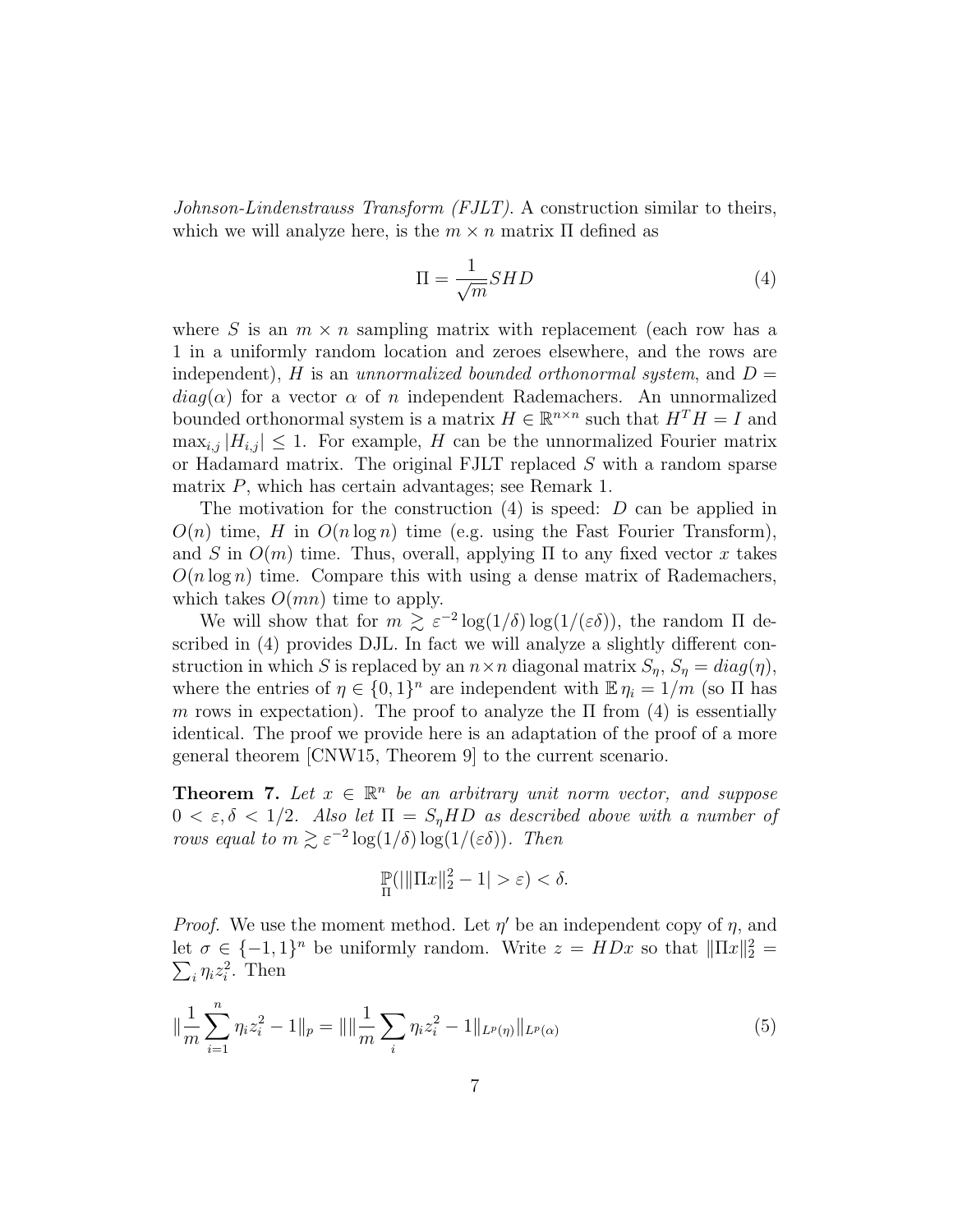$$
\leq \frac{2}{m} \cdot |||\sum_{i} \sigma_{i} \eta_{i} z_{i}^{2}||_{L^{p}(\eta)}||_{L^{p}(\alpha)} \text{ (symmetrization)}
$$
\n
$$
\leq \frac{2}{m} \cdot ||\sum_{i} \sigma_{i} \eta_{i} z_{i}^{2}||_{p}
$$
\n
$$
\leq \frac{\sqrt{p}}{m} \cdot ||(\sum_{i} \eta_{i} z_{i}^{4})^{1/2}||_{p} \text{ (Khintchine)}
$$
\n
$$
\leq \frac{\sqrt{p}}{m} \cdot ||(\max_{i} \eta_{i}|z_{i}|) \cdot (\sum_{i} \eta_{i} z_{i}^{2})^{1/2}||_{p}
$$
\n
$$
\leq \frac{\sqrt{p}}{m} \cdot ||\max_{i} \eta_{i} z_{i}^{2}||_{p}^{1/2} \cdot ||\sum_{i} \eta_{i} z_{i}^{2}||_{p}^{1/2} \text{ (Cauchy-Schwarz)}
$$
\n
$$
\leq \sqrt{\frac{p}{m}} \cdot ||\max_{i} \eta_{i} z_{i}^{2}||_{p}^{1/2} \cdot (||\frac{1}{m} \sum_{i} \eta_{i} z_{i}^{2} - 1||_{p}^{1/2} + 1) \text{ (triangle inequality)}
$$
\n(6)

We will now bound  $\|\max_i \eta_i z_i^2\|_p^{1/2}$ . Define  $q = \max\{p, \log m\}$  and note  $\|\cdot\|_p \leq \|\cdot\|_q$ . Then

$$
\|\max_{i} \eta_{i} z_{i}^{2}\|_{q} = \left(\mathbb{E} \max_{\alpha, \eta} \eta_{i} z_{i}^{2q}\right)^{1/q} \n\leq \left(\mathbb{E} \sum_{\alpha, \eta} \eta_{i} z_{i}^{2q}\right)^{1/q} \n= \left(\sum_{i} \mathbb{E} \eta_{i} z_{i}^{2q}\right)^{1/q} \n\leq \left(n \cdot \max_{i} \mathbb{E} \eta_{i} z_{i}^{2q}\right)^{1/q} \n= \left(n \cdot \max_{i} \mathbb{E} \eta_{i} \right) \cdot \left(\mathbb{E} z_{i}^{2q}\right)^{1/q} (\alpha, \eta \text{ independent}) \n= \left(n \cdot \max_{i} \mathbb{E} z_{i}^{2q}\right)^{1/q} \n\leq 2 \cdot \max_{i} \mathbb{E} z_{i}^{2q}\n\leq 2 \cdot \log |\zeta_{i}|^{2/q} \n\leq 2 \cdot \max_{i} \|z_{i}^{2}\|_{q} (m^{1/q} \leq 2 \text{ by choice of } q) \n= 2 \cdot \max_{i} \|z_{i}\|_{2q}^{2} \n\leq q \text{ (Khint, the)}
$$
\n(7)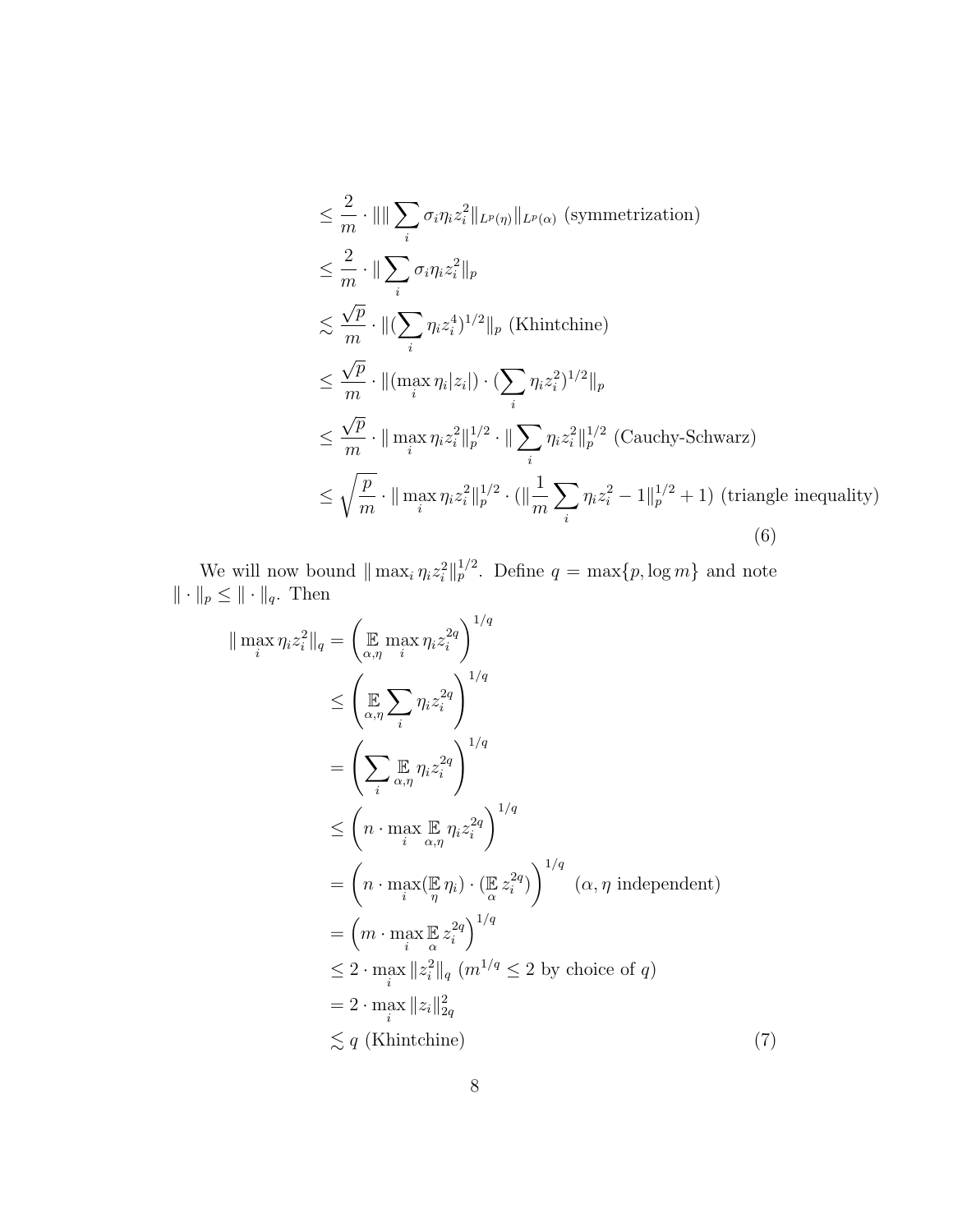Eq.  $(7)$  uses that H is an unnormalized bounded orthonormal system.

Defining  $E = \frac{1}{n}$  $\frac{1}{m}\sum_{i} \eta_i z_i^2 - 1 \big|_{p}^{1/2}$  and combining (5), (6), (7), we find that for some constant  $C > 0$ 

$$
E^2 - C\sqrt{\frac{pq}{m}}E - C\sqrt{\frac{pq}{m}} \le 0,
$$

implying  $E^2 \lesssim \max\{\sqrt{pq/m}, pq/m\}$ . By the Markov inequality

$$
\mathbb{P}(|||\Pi x||_2^2 - 1| > \varepsilon) \le \varepsilon^{-p} \cdot E^{2p},
$$

and thus to achieve the theorem statement it suffices to set  $p = \log(1/\delta)$  then choose  $m \gtrsim \varepsilon^{-2} \log(1/\delta) \log(m/\delta)$ .  $\Box$ 

Remark 1. Note that the FJLT as analyzed above provides suboptimal m. If one desired optimal  $m$ , one can instead use the embedding matrix  $\Pi'$ Π, where  $\Pi$  is the FJLT and  $\Pi'$  is, say, a dense matrix with Rademacher entries having the optimal  $m' = O(\varepsilon^{-2} \log(1/\delta))$  rows. The downside is that the runtime to apply our embedding worsens by an additive  $m \cdot m'$ . [AC09] slightly improved this additive term (by an  $\varepsilon^2$  multiplicative factor) by replacing the matrix  $S$  with a random sparse matrix  $P$ .

Remark 2. The usual analysis for the FJLT, such as the approach in [AC09], would achieve a bound on m of  $O(\varepsilon^{-2} \log(1/\delta) \log(n/\delta))$ . Such analyses operate by, using the notation of the proof of Theorem 7, first conditioning on  $||z||_{\infty} \lesssim \sqrt{\log(n/\delta)}$  (which happens with probability at least  $1 - \delta/2$  by the Khintchine inequality), then finishing the proof using Bernstein's inequality. In our proof above, we improved this dependence on  $n$  to a dependence on the smaller quantity  $m$  by avoiding any such conditioning.

## References

- [AC09] Nir Ailon and Bernard Chazelle. The fast Johnson–Lindenstrauss transform and approximate nearest neighbors. SIAM J. Comput., 39(1):302–322, 2009.
- [Alo03] Noga Alon. Problems and results in extremal combinatorics–I. Discrete Mathematics, 273(1-3):31–53, 2003.